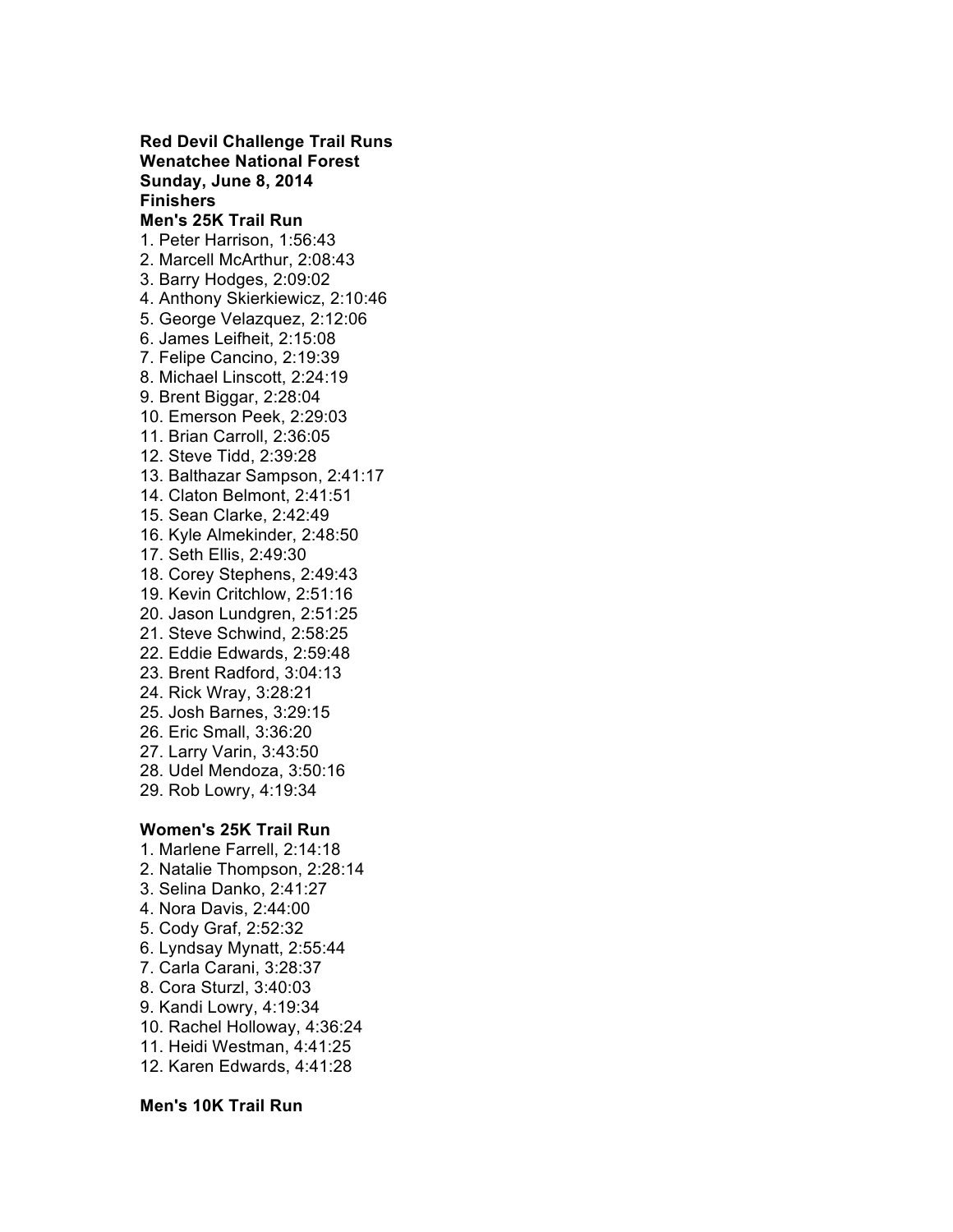1. Terence Lee, 48:40 2. Mauro Felizia, 56:33 3. Matthew Murphy, 56:52 4. Joe Ross, 58:14 5. Ed Henley, 58:15 6. Ken Walters, 59:11 7. Chris Doehring, 1:00:43 8. Steve Brewer, 1:04:29 9. Emerson Linscott, 1:04:50 10. John Sobba, 1:05:49 11. Troy French, 1:06:41 12. Allexander Smith, 1:07:47 13. Carl Hagerty, 1:08:20 14. Travis Dolge, 1:09:13 15. Bill Mattson, 1:09:26 16. Brian Foster, 1:12:23 17. Mitch Rolen, 1:12:24 18. Dale Blair, 1:19:31 19. Ron Clark, 1:26:46 **Women's 10K Trail Run** 1. Kea Paton, 51:54 2. Alice Burck, 53:44 3. Christine Klingel, 56:22 4. Marisol Galeana, 56:42 5. Kristi Karpenko, 58:13 6. Hillary Conner, 58:33 7. Caiti Velazaquez, 59:00 8. Karen Weber, 59:48 9. Stephanie Skaar, 1:00:02 10. Lindsay Kane, 1:00:48 11. Jennifer Hakensen, 1:01:30 12. Jennifer Newman, 1:02:00 13. Jillian Reiner, 1:02:13 14. Delcie Mott, 1:02:14 15. Erin Cooley, 1:03:28 16. Leeza Thomas, 1:03:40 17. Galen Sorom, 1:04:25 18. Lorena Boyd, 1:04:52 19. Angela McCourtie, 1:05:29 20. Robin Walters, 1:05:48 21. Cassandra Minnehan, 1:05:52 21. Jennifer Jorgensen, 1:06:40 22. Niekol Hall, 1:07:15 23. Adria Smart, 1:07:17 24. Nancy Linscott, 1:07:41 25. Sara Deason, 1:08:50 26. Michelle Stoneburner, 1:08:54 27. Amy Kerker, 1:10:40 28. Deborah Hartl, 1:11:17 29. Tandi Canterbury, 1:12:11